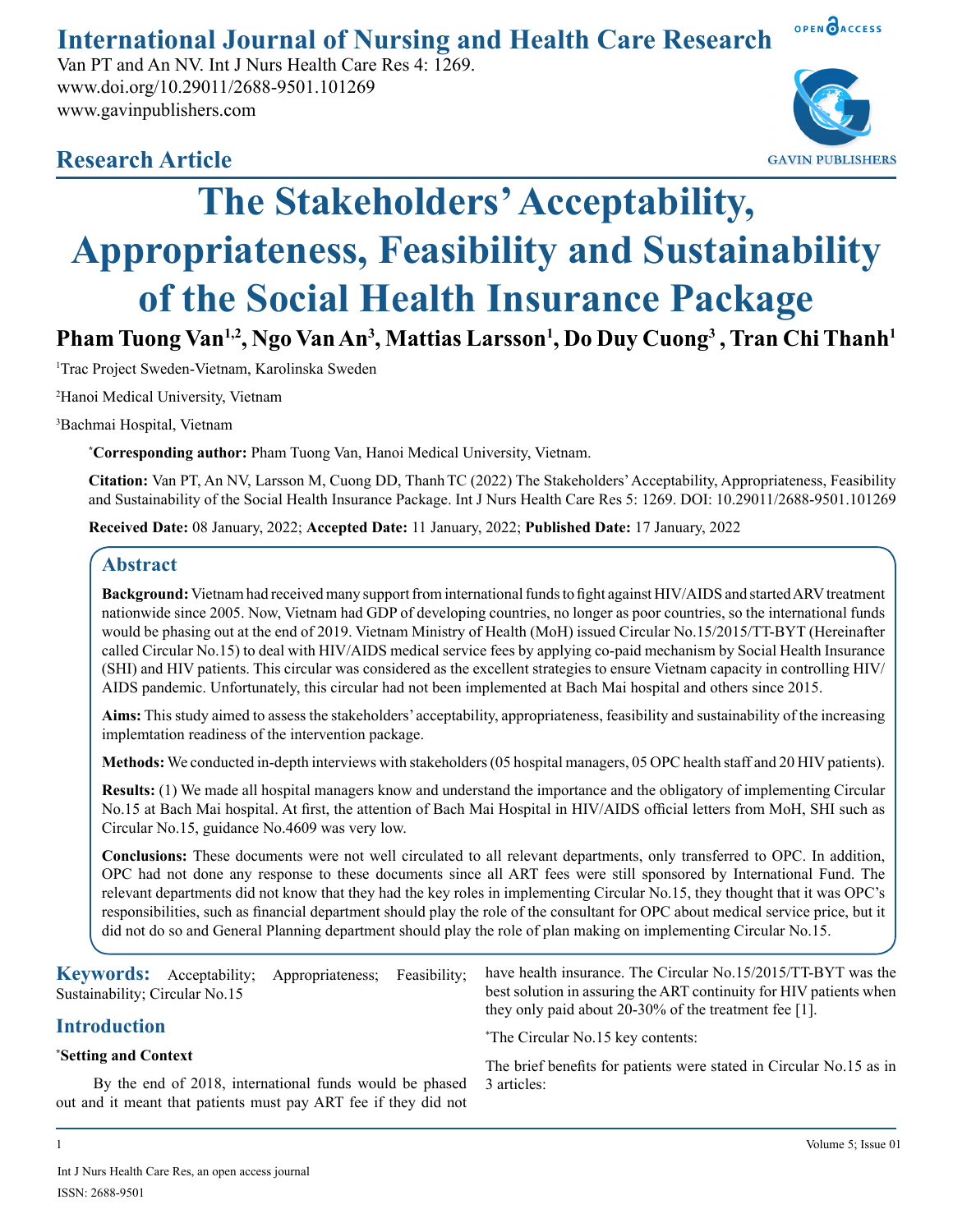- 1. HIV-positive people having health insurance who received medical examination and treatment and people having health insurance who used HIV/AIDS related medical services should have the benefits of health insurance policy holders within the limits prescribed by regulations of law on health insurance [2];
- 2. HIV-positive people having health insurance that were treated with ARV at a medical facility might continue receiving the HIV/AIDS examination and treatment at the same facility according to the regulations in the Circular No. 32/2013/TT-BYT dated October 17, 2013 by the Minister of Health in order to ensure convenient treatment, maintaining the stability and effectiveness in HIV/AIDS treatment and prevention;
- 3. The payment of cost of medical examination and treatment between the medical facilities and social insurance organization should comply with the legislations in health insurance. The health insurance fund did not cover the examination and treatment for people covered by health insurance that had been covered by the state budget (according to national medical target program, ODA projects, etc.) or other lawful capitals" [3,4].

#### **\* The Implementation Barriers**

The most challenge in implementing Circular No.15 at national level was the average rate of HIV patients having health insurance was about 30%, and the plan was to increase this portion up to 60% in 2020. The lowest ART fee with 1<sup>st</sup> line regimens was about 4 million VND/month, but this fee [5] would be increased 7-8 times with 2nd line. If patients could not afford ART fee, they would drop out of treatment. Without ART, it harmed not only to patients' health, but also increased the risk of HIV transmission in community [6]. A survey from 8 Vietnamese hospitals and health centers in 2013, less than 50% patients reported having SHI. There were 93% patients who were willing to pay for SHI if ART was covered by SHI in future [1]. Implementation SHI policy for HIV patients might face many challenges, the most difficult one was the low SHI coverage proportion in Vietnamese HIV-positive people, on the average just 30%, ranging from 15% to 55 % depending on regions and on the awareness of SHI benefits [6], and 72% at Bach Mai OPC-reported in August 2016.

#### **\* The System Failure**

MoH requested Department of Health (DoH) of all provinces to implement this Circular at all hospitals. Difficulties that arose during the implementation of this Circular should be reported to MoH for consideration and solution. Each hospital must find its own way of implementing this Circular and following the general guidance. The brief guidance of implementation Circular No.15 for health settings as in 3 articles:

- 1. Health insurance-covered medical facilities should add the provisions about HIV/AIDS diagnosis and treatment to the annual contract for health insurance-covered examination and treatment according to the regulation in this Circular with the social insurance organization [7];
- 2. Any medical facility treating people with ARV that was affiliated to medical centers of districts, HIV/AIDS prevention centers, preventive medical centers of provinces and other medical facilities eligible for providing medical services according to the legislations should sign a contract with a social insurance organization for the provision and payment for medical examination and treatment service for HIV/AIDS infected people;
- 3. Polyclinic hospital of districts or medical centers of districts, agencies, units being under a contract with the social insurance organization for providing health insurance-covered medical service at local medical facilities should add the provisions about HIV/AIDS examination and treatment to the contract for health insurance-covered medical examination and treatment at local medical facilities."

**Aims:** This study aimed to improve the readiness of Circular No.15 implementation at Bach Mai hospital to assess the stakeholders' acceptability, appropriateness, feasibility and sustainability of the intervention.

#### **Methods: Qualitative study (March 2017-April 2017)**

\* The survey with stakeholders using in-depth interviews with topic questions related to Circular No.15 awareness, and implementation barriers. (topic questions, Appendix 1)

\* Interviews with stakeholders on the project activities for project assessment (05 managerial staffs, 05 OPC staffs and 20 HIV patients) (topic questions, Appendix 2 and 3)

## **Results**

## **\* Acceptability**

Hospital managers agreed that this Circular should be implemented since it was good for patients and for hospital in having budget from SHI to maintain OPC. "With our key function was to provide healthcare service for people, Bach Mai hospital always did its best. Therefore, the implementation Circular 15 was the priority task to ensure HIV patients continuing their treatment, and avoid the treatment failure due to treatment interruption. Our board of director supported OPC in doing MoH guidelines" (Board of Director representative) [8].

OPC staff thought that Circular No.15 implementation a good chance for them to have short-term or long-term labor contracts with Bach Mai hospital. "We had been working here for many years, more than ten years. Our salary had not changed since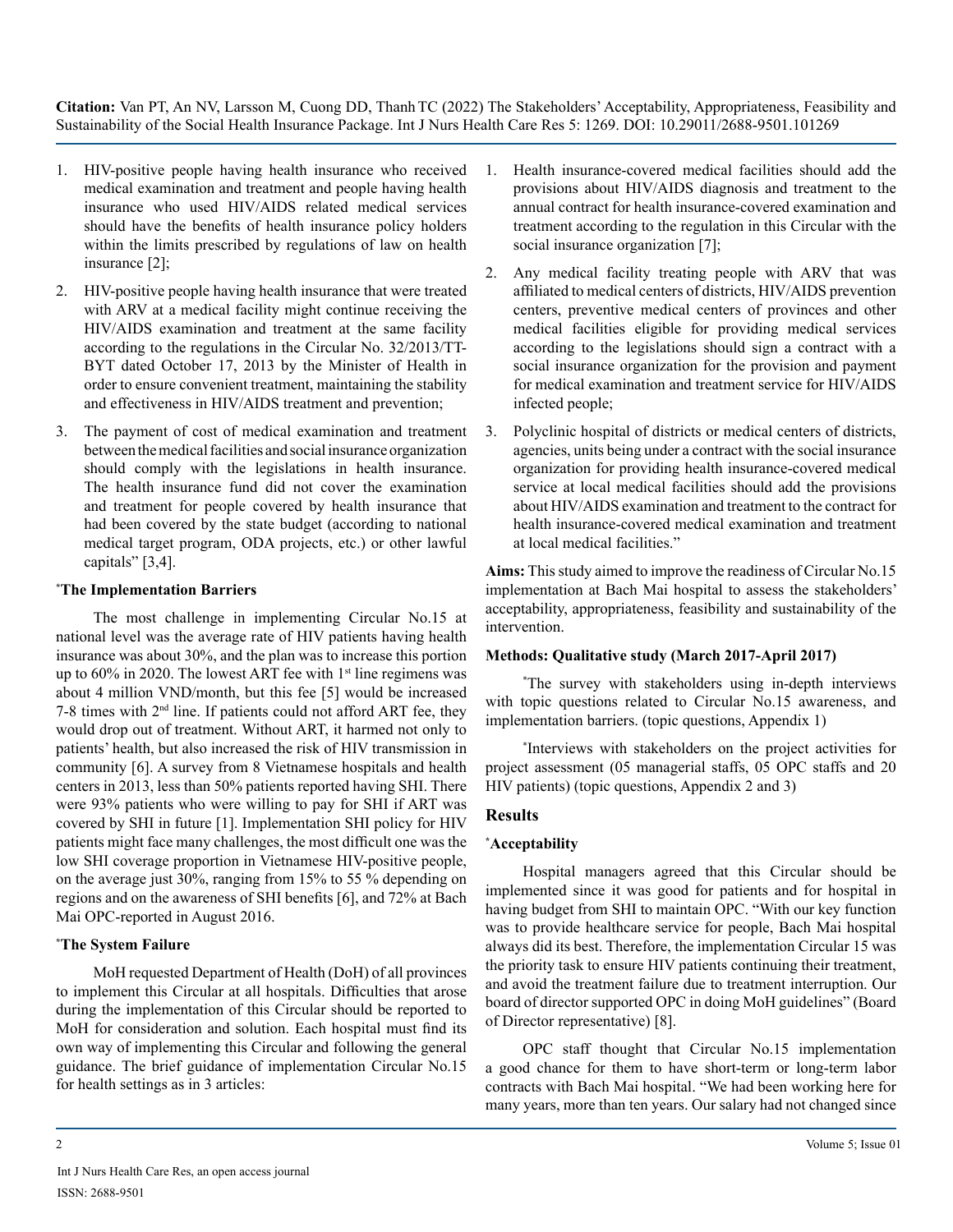the beginning, but we still loved working here. We hoped that we would be employed as hospital staff in future when this Circular was implemented." (OPC staff)

HIV/AIDS treatment costed much monthly. Now patients could follow treatment without paying. They could not afford the full fee in a lifetime treatment. Co-payment mechanism with SHI might help them to keep on treatment. Some patients, now, thought that they could pay for treatment fee without using SHI. Perhaps, they might change their mind when treatment fee was too much to handle by their own.

"I ran my own business. I could buy ARV drugs in future if they were not free like now. I did not want to use SHI because it was time-consuming." (One patient from Bac Ninh province).

#### **\* Appropriateness**

Hospital managers thought that it was very important to implement this Circular at Bach Mai OPC where there were a lot of patients.

"Bach Mai OPC had had many years of HIV/AIDS management with guidelines from VAAC and MoH since 2009. Now we were managing about 1500 patients under ART." (Bach Mai OPC representative staff).

OPC staff had many year working at OPC so they loved their job and loved their patients too. And they hoped that they would receive more incentives from SHI in future when Circular No.15 is implemented.

"In fact, if we did not love this job, we would stop working here long time ago. Our patients loved us too. You knew, we did not have any extra incentives like hospital staff at special events like Tet holidays" (OPC staff)

All patients understood the importance of keeping on treatment and had enough knowledge of SHI and Circular No.15.

#### **\* Feasibislity**

Bach Mai hospital was one of the big hospitals in Northern region of Vietnam with high quality in medical services. "Now, all clinical procedures were available at all departments. The Quality Control department was always ready to support OPC in standardizing its procedures to assure the treatment quality for patients by the time of implementing Circular 15. With good procedures, we could easily do the financial clearance with SHI." (Quality Control Department representative)

 "Pharmacy department had ARV drug management procedures. In future, if all ARV drugs were still distributed by VAAC, I think, there was no change in our drug management procedures" (Pharmacy Department representative staff).

With the good rapport between health staff and patients, they easily provided the patient education with highest efficacy.

"In fact, if we did not love this job, we would stop working here long time ago. Our patients love us too. You know, we did not have any extra incentives like hospital staff at special events like Tet holidays" (OPC staff)

All patients bought SHI card for future usage (100% SHI coverage). This was a very good condition for Bach Mai OPC implementing Circular No.15 in future. As our final assessment about SHI coverage, at that time 1500 patients already bought SHI cards.

#### **\* Sustainability**

Most medical services at Bach Mai hospital were covered by SHI. So in future, HIV/AIDS medical services were considered as chronic diseases and paid like normal financial procedure.

"It was necessary to have guidelines in financial clearance from Social Health Organization, especially HIV/AIDS service price approved by SHI, not by ourselves. Here, we had the financial software to manage the service fees so there was no difficulty in adding HIV/AIDS service price to the program." (Financial Department representative staff)

Long-term contract with Bach Mai hospital was very difficult to have. So OPC staff would try their best for being employed permanently.

"It was not easy to get a permanent position at Bach Mai hospital since there were many people applying, but the positions were limited" (OPC staff)

Most patients wanted to keep on treatment at Bach Mai OPC with referred or not referred SHI.

"I bought SHI card at my province. In the future, I still wanted to be treated here (Bach Mai OPC) even I must pay higher due to different level SHI. Because the treatment service here was good, doctors were kind and warm to patients. I had been treated here for many years, so I were worried when being moved to other place" (One patient from Bac Giang province).

#### **Discussion**

Our main study results were: (1) We made all hospital managers know and understand the importance and the obligatory of implementing Circular No.15 at Bach Mai hospital. At first, the attention of Bach Mai Hospital in HIV/AIDS official letters from MoH, SHI such as Circular No.15, guidance No. 4609 was very low.

These documents were not well circulated to all relevant departments, only transferred to OPC and OPC had not done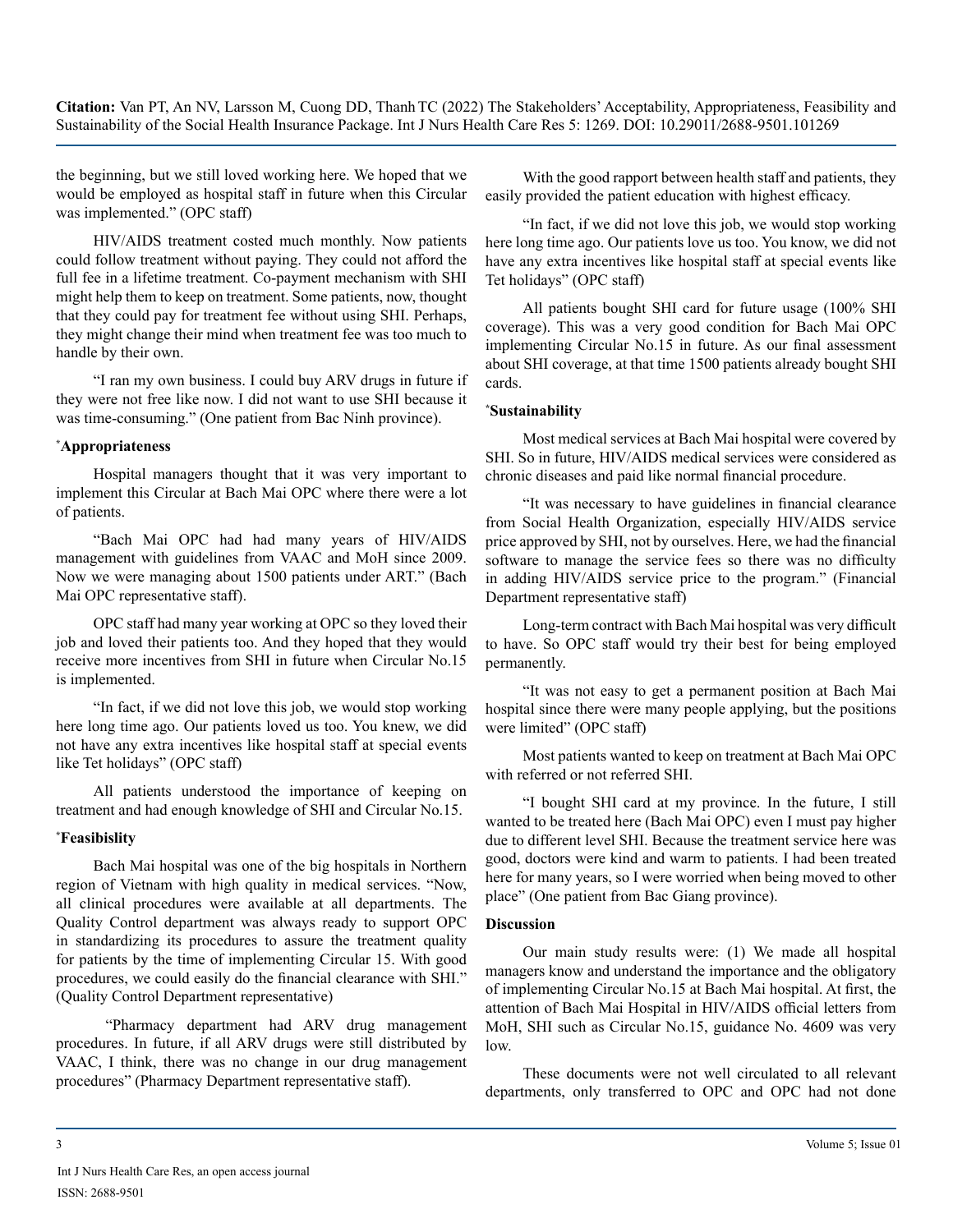any response to these documents since all ART fees were still sponsored by International Fund. The relevant departments did not know that they had the key roles in implementing Circular No. s15, they thought that it was OPC's responsibilities, such as financial department should play the role of the consultant for OPC about medical service price, but it did not do so. And General Plan department should play the role of plan making on implementing Circular No.15, but it did not do so.

The results we obtained after the interventions had been sustainable in some aspects such as recruited one doctor with long term contract, maintained OPC management model and personnel, SHI benefits consultancy content. However, it might not be sustainable in some aspects. SHI coverage of 100% that was just at the time assessment may be lower in the future since the number of patients were not stable (referred patients, new patients, or even died patients), and the patients' understanding of Circular No 15 was changing over the time. We should pay more attention to unsustainable things in order to keep on intervening them; especially we needed to assure all patients would use SHI in future for their treatment, because some of them expressed the intention of not using it in our study survey. For other health settings, the interventions should be modified according to the real context. However, the step by step of our procedure could be applied for other health settings.

#### **Study Limitations**

The Circular had not been taken in effect at any hospitals since it was issued in 2015. So, we could only do intervention as the preparation for the hospital readiness. We did not have the chance to do SHI procedure on HIV/AIDS for patients in the real situations.

Most data in our study were qualitative ones and some data were missing such as the willingness of using SHI card in 1500 patients at post-intervened periods, the health staff's understanding Circular No.15 assessment after training and patient's knowledge assessment after consulting.

#### **Lessons Learned**

#### **\* Positive factors**

- Bach Mai hospital supported us in doing the study activities (hospital staff interviews, patient interviews).

- Bach Mai OPC collaborated in consulting patients on Social Health Insurance, in doing paperwork (HIV/AIDS medical service price estimation, reports) as the supplement contract with Social Health Insurance organization.

#### **\* Negative factors**

Although Social Health Insurance issued the guidance no. 4609, the supplement contract on HIV/AIDS medical service price list, on November 17<sup>th</sup>, 2015 right after the Circular No.15 of Ministry of Health (July 26<sup>th</sup>, 2015), Bach Mai hospital had not done this yet. The main reasons of delaying implementation were: (i) The remain of International Funds on HIV treatment at OPC; (ii) No further guidance from MoH on the standard HIV medical service price for patients and (iii) No Circular 15 implementing activities at Bach Mai hospital since 2015.

# **References**

- 1. Tran BX, Nguyen QLT, Nguyen AH, Phan HTT, Latkin C (2014) Potential impacts of expanding social health insurance coverage for patients with HIV/AIDS in Vietnam. AIDS 20<sup>th</sup> Conference.
- 2. [Gaudine A, Gien L, Thuan TT, Dung DV \(2010\) Perspectives](https://pubmed.ncbi.nlm.nih.gov/19729162/)  [of HIV-related stigma in a community in Vietnam: a qualitative](https://pubmed.ncbi.nlm.nih.gov/19729162/)  [study. Int J Nurs Stud 47: 38-48.](https://pubmed.ncbi.nlm.nih.gov/19729162/)
- 3. [Khan JAM, Ahmed S \(2013\) Impact of educational intervention](https://healtheconomicsreview.biomedcentral.com/articles/10.1186/2191-1991-3-12)  [on willingness-to-pay for health insurance: A study of informal](https://healtheconomicsreview.biomedcentral.com/articles/10.1186/2191-1991-3-12)  [sector workers in urban Bangladesh. Health Economics](https://healtheconomicsreview.biomedcentral.com/articles/10.1186/2191-1991-3-12)  [Review 3: 12.](https://healtheconomicsreview.biomedcentral.com/articles/10.1186/2191-1991-3-12)
- 4. [Pulerwitz J, Oanh KT, Akinwolemiwa D, Ashburn K, Nyblade](https://pubmed.ncbi.nlm.nih.gov/25382350/)  [L \(2015\) Improving hospital-based quality of care by reducing](https://pubmed.ncbi.nlm.nih.gov/25382350/)  [HIV-related stigma: evaluation results from Vietnam. AIDS](https://pubmed.ncbi.nlm.nih.gov/25382350/)  [Behav 19: 246-256.](https://pubmed.ncbi.nlm.nih.gov/25382350/)
- 5. [UNAIDS and The Henry J Kaiser Family Foundation \(2016\)](https://files.kff.org/attachment/Financing-the-Response-to-HIV-in-Low-and-Middle-Income-Countries-International-Assistance-from-Donor-Governments-in-2015)  [Financing the Response to HIV in Low- and Middle-Income](https://files.kff.org/attachment/Financing-the-Response-to-HIV-in-Low-and-Middle-Income-Countries-International-Assistance-from-Donor-Governments-in-2015)  [Countries: International Assistance from Donor Governments](https://files.kff.org/attachment/Financing-the-Response-to-HIV-in-Low-and-Middle-Income-Countries-International-Assistance-from-Donor-Governments-in-2015)  [in 2015.](https://files.kff.org/attachment/Financing-the-Response-to-HIV-in-Low-and-Middle-Income-Countries-International-Assistance-from-Donor-Governments-in-2015)
- 6. [Vietnam Administration of AIDS Control \(2015\) Report on](http://vaac.gov.vn/en-us)  [Circular No.15 Implementation Conference.](http://vaac.gov.vn/en-us)
- 7. [Vietnam Social Health Insurance Report, 2014.](http://www.worldbank.org/vi/news/press-release/2014/09/17/social-health-insurance-in-vietnam-progress-made-but-challenges-remain-to-reach-universal-coverage)
- 8. Up-to-date the decisions, Circular
- (a) 26/06/2015 Circular 15/2015/TT-BYT on SHI and patient's copayment on ART fee
- (b) 17/11/2015 Guideline 4609/2015/BHXH-CSYT on how to apply Circular 15
- (c) 15/11/2016 Decision 2188/2016/QĐ-TTg on fund for purchasing ARV drugs
- (d) 28/06/2017 Circular 28/2017/TT-BYT on ARV drugs purchasing and management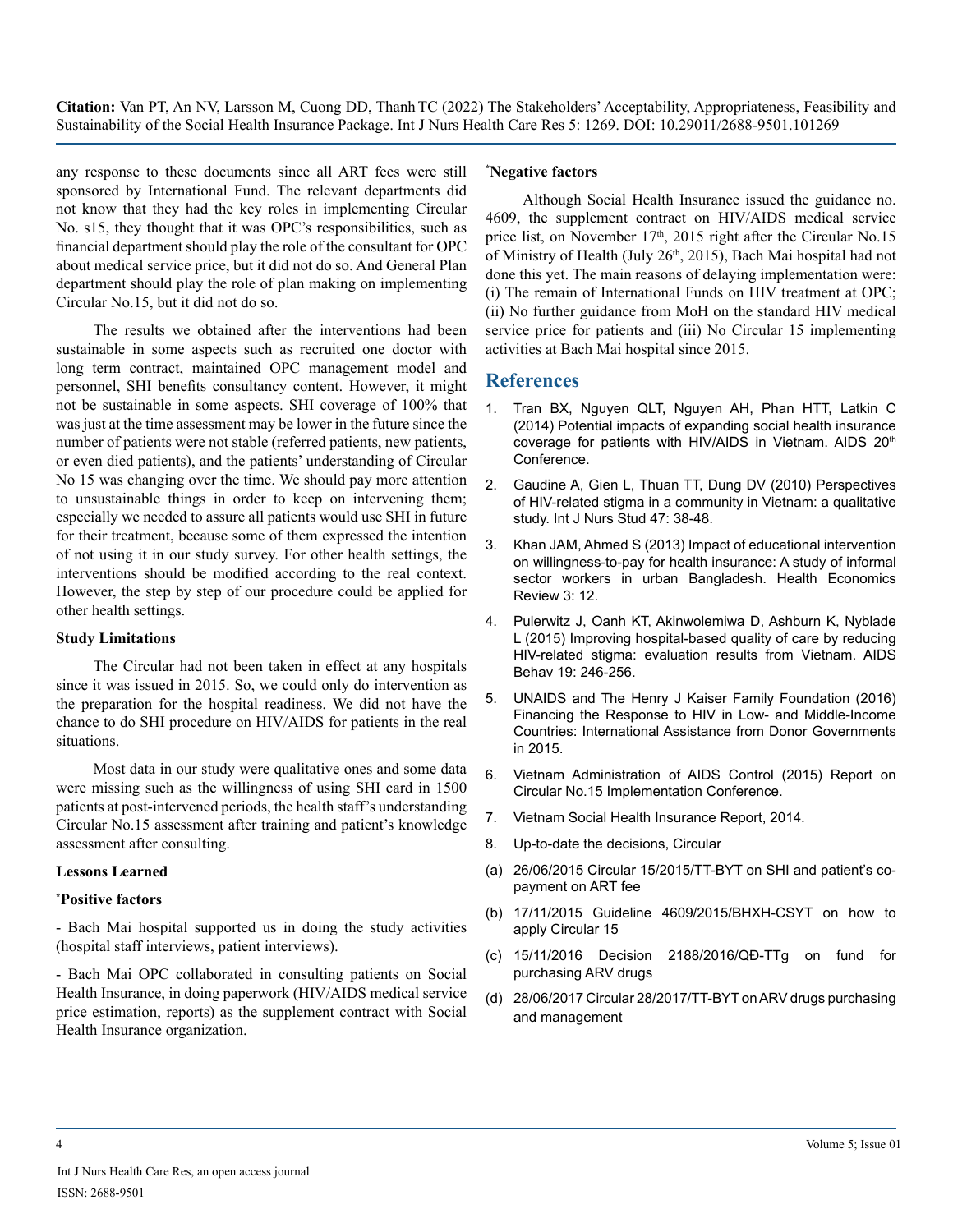\* Questions for managerial staff, (Board of Director, General Planning, Finance, Quality Control and Pharmacy) were:

- 1. "Have you ever heard about circular No.15?" If yes, please brief the circular content;
- 2. Provide the copy of circular No.15 and explain in detail about the content then ask, "Would you commit to implement this circular? And why?"
- 3. "Is there any advantages and disadvantages for implementation circular No.15 that you may think of?"
- 4. "What are your proposed solutions to each barrier?"
- 5. Stating there are 2 options for OPC management, the first model is the current management that OPC is separated from general health clinic department; the second model is OPC will be merged to general health clinic department. "Which one do you think that is suitable and feasible? And why?"
- 6. Stating the OPC staff being paid by international funds and not being official hospital staff. When the funds phase out, "Would they be recruited by hospital to maintain OPC personnel and service quality?" and why?"

\* Questions for health staff (doctors and nurses) were:

- 1. "Have you ever heard about circular No.15?" If yes, please brief the circular content;
- 2. Would you be able to provide consultancy on SHI benefits and circular No.15 content to patients? If yes, please brief the consultancy content.
- 3. Stating the OPC staff being paid by international funds and not being official hospital staff. When the funds phase out, "Would they accept to work for OPC if being hired by hospital with long or short-term contract? And why?"

\* Questions for HIV patients were:

- 1. "Do you have SHI card?" If No, why?
- 2. If yes, "Have you ever used it for health check-up?"
- 3. Have you ever heard that in the future patients need SHI for co-paying HIV/AIDS treatment fee?
- 4. Are you willing to use SHI card for future treatment? If No, why?
- 5. If you are referred to provincial OPC, would you accept? And why?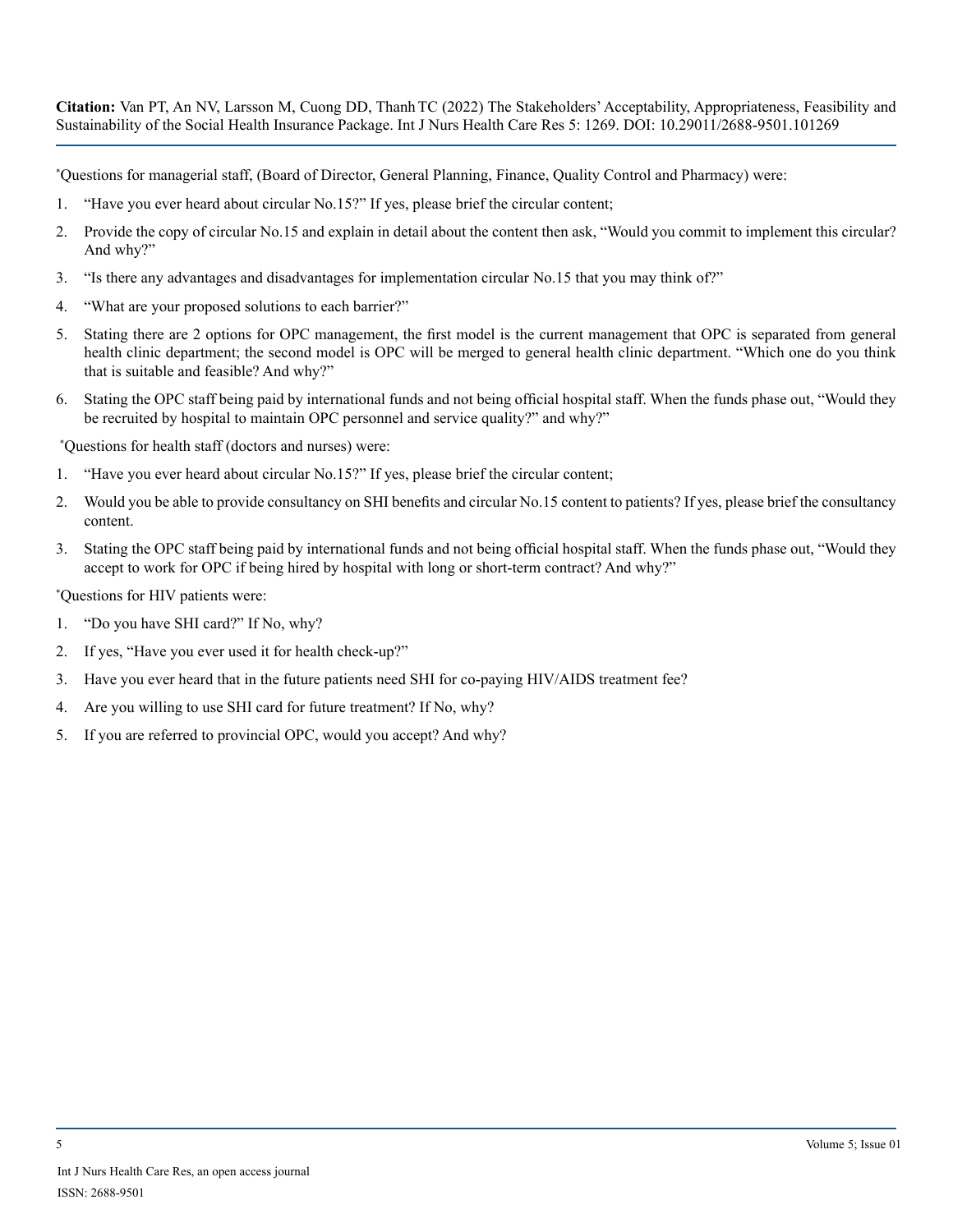